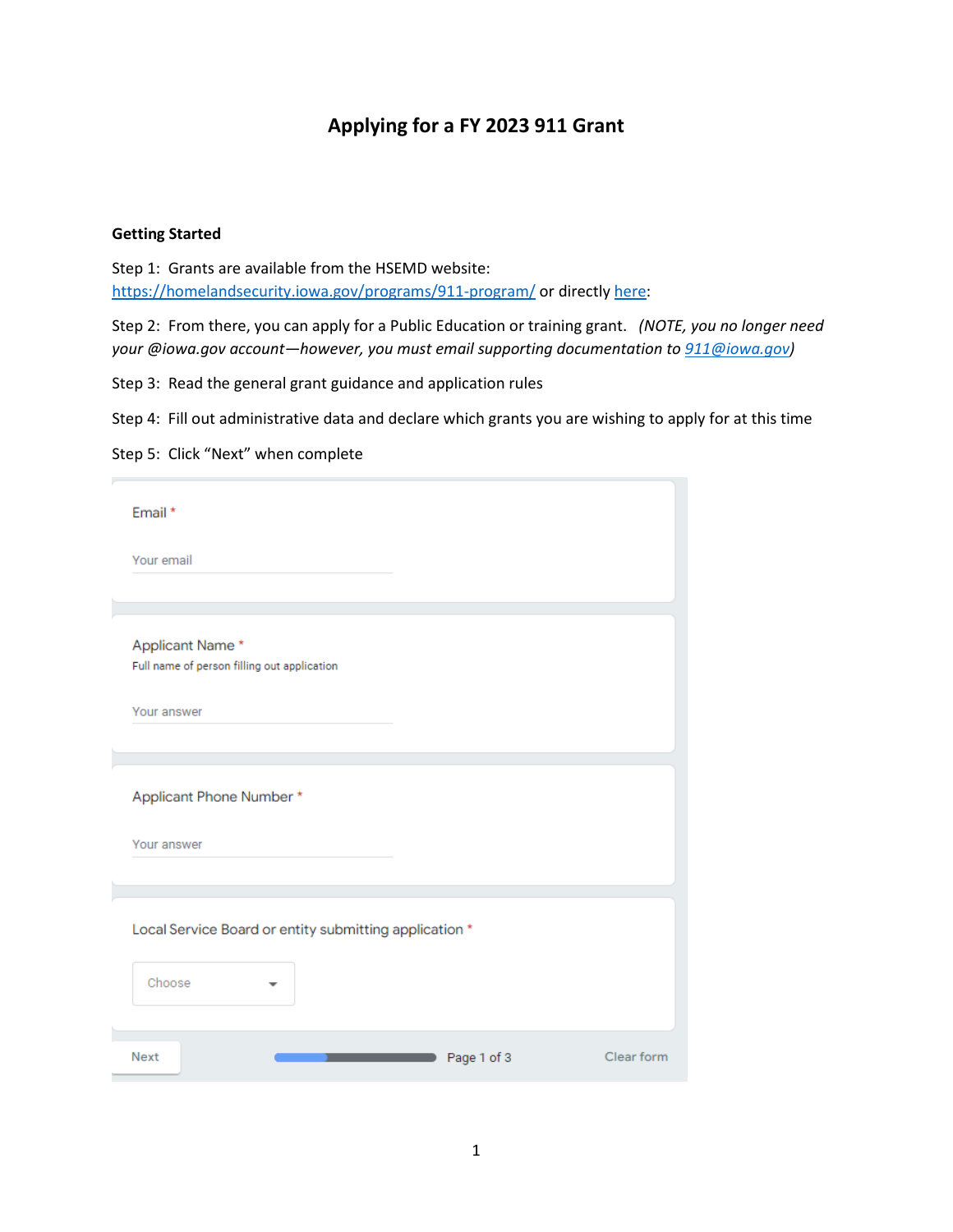## **Public Education/Training Grant Instructions**

Step 1: Read the rules specific to the Public Education/Training Grant

Step 2: Fill out data as requested. Read the description of each question

| Entity Name(s) *<br>Name of entity making application. |                                                                                                                                                  |
|--------------------------------------------------------|--------------------------------------------------------------------------------------------------------------------------------------------------|
|                                                        |                                                                                                                                                  |
| Your answer                                            |                                                                                                                                                  |
|                                                        |                                                                                                                                                  |
| Type of Project *                                      |                                                                                                                                                  |
| <b>Public Education</b>                                |                                                                                                                                                  |
| Training                                               |                                                                                                                                                  |
|                                                        |                                                                                                                                                  |
|                                                        |                                                                                                                                                  |
| Detailed Course Description *                          |                                                                                                                                                  |
|                                                        | If uploading course description as part of your supporting documentation, please indicate so below.<br>Otherwise provide the course description. |
|                                                        |                                                                                                                                                  |
| Your answer                                            |                                                                                                                                                  |
|                                                        |                                                                                                                                                  |
| <b>Estimated Start Date *</b>                          |                                                                                                                                                  |
| Date                                                   |                                                                                                                                                  |
| mm/dd/yyyy                                             | ▭                                                                                                                                                |
|                                                        |                                                                                                                                                  |
|                                                        |                                                                                                                                                  |
| <b>Estimated End Date *</b>                            |                                                                                                                                                  |
|                                                        |                                                                                                                                                  |
| Date                                                   |                                                                                                                                                  |

Step 3: Click Next to finalize and submit application.

## **Submit the Grant Form**

Step 1: Check "Agree" if you agree wih the disclaimer.

Step 2: Digitally sign the grant form if you are authorized to do so by your local service board

Step 3: Click the reminder to email all supporting documentation (quotes, agendas, detailed plans) to [911@iowa.gov](mailto:911@iowa.gov)

Step 4: Click Submit